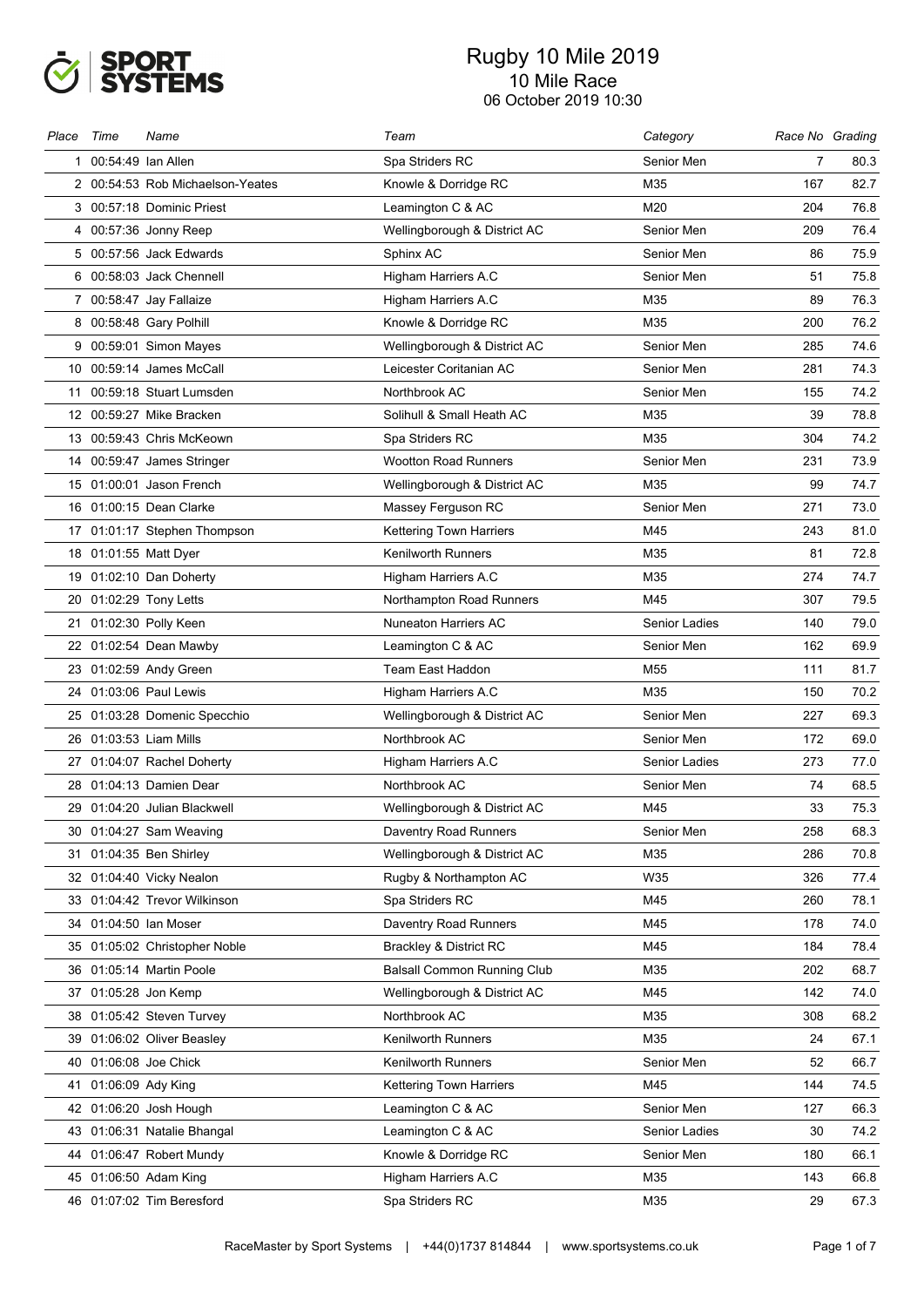

| Place | Time | Name                          | Team                               | Category             | Race No Grading |      |
|-------|------|-------------------------------|------------------------------------|----------------------|-----------------|------|
|       |      | 47 01:07:06 Paul Rutter       | Leamington C & AC                  | M <sub>55</sub>      | 215             | 78.8 |
|       |      | 48 01:07:15 Oliver Flippance  | <b>Kenilworth Runners</b>          | M20                  | 94              | 66.0 |
|       |      | 49 01:07:18 Louise Balloch    | <b>Daventry Road Runners</b>       | <b>Senior Ladies</b> | 17              | 73.3 |
|       |      | 50 01:07:35 Steven Taylor     | Spa Striders RC                    | Senior Men           | 238             | 65.1 |
|       |      | 51 01:07:39 Marie Matthews    | <b>Kenilworth Runners</b>          | Senior Ladies        | 160             | 73.3 |
|       |      | 52 01:07:40 Marc Curtis       | Leamington C & AC                  | M45                  | 317             | 73.4 |
|       |      | 53 01:07:44 Dan Betts         | Wellingborough & District AC       | Senior Men           | 272             | 65.2 |
|       |      | 54 01:07:52 Peter Cowler      | Wellingborough & District AC       | M35                  | 64              | 67.4 |
|       |      | 55 01:07:53 Lloyd Harriman    | Spa Striders                       | Senior Men           | 318             | 64.8 |
| 56    |      | 01:07:57 Ben Smith            | Northbrook AC                      | Senior Men           | 277             | 64.8 |
|       |      | 57 01:07:59 John Gibbins      | Northampton Road Runners           | M35                  | 104             | 68.9 |
|       |      | 58 01:08:02 Wayne Briggs      | <b>Kenilworth Runners</b>          | M35                  | 43              | 68.8 |
|       |      | 59 01:08:26 Paul Okey         | Leamington C & AC                  | M45                  | 189             | 70.1 |
| 60    |      | 01:08:32 Rory Pond            |                                    | Senior Men           | 201             | 64.2 |
|       |      | 61 01:08:40 Neil McDonald     | Wellingborough & District AC       | M <sub>55</sub>      | 164             | 77.0 |
|       |      | 62 01:08:48 James Abrams      | Sphinx AC                          | M <sub>55</sub>      | 3               | 75.5 |
|       |      | 63 01:09:00 David Manson      | Solihull & Small Heath AC          | M45                  | 157             | 71.4 |
| 64    |      | 01:09:01 Stephen Fowle        | <b>Kenilworth Runners</b>          | M45                  | 98              | 69.5 |
|       |      | 65 01:09:05 Sarah Davis       | Rugby & Northampton AC             | W45                  | 73              | 83.2 |
|       |      | 66 01:09:13 Mark Bonham       | Wellingborough & District AC       | M45                  | 37              | 71.7 |
|       |      | 67 01:09:16 Richard Stevens   | Rugby & Northampton AC             | M45                  | 282             | 68.2 |
|       |      | 68 01:09:17 Peter Thomas      | Rugby & Northampton AC             | M <sub>55</sub>      | 242             | 76.3 |
|       |      | 69 01:09:34 Brock Holcombe    | Team Balancise                     | Senior Men           | 124             | 63.2 |
|       |      | 70 01:09:42 Janine Thomas     | <b>Centurion RC</b>                | W35                  | 241             | 75.5 |
|       |      | 71 01:09:47 Bruce Whitehead   | Kettering Town Harriers            | M <sub>55</sub>      | 267             | 76.5 |
|       |      | 72 01:10:02 Laura Pettifer    | <b>Kenilworth Runners</b>          | W35                  | 195             | 72.5 |
|       |      | 73 01:10:03 Richard Beattie   | <b>Kenilworth Runners</b>          | M45                  | 25              | 70.3 |
|       |      | 74 01:10:25 Max Chippington   | Rugby & Northampton AC             | M45                  | 53              | 70.5 |
|       |      | 75 01:10:32 Kelly Barnett     | Wellingborough & District AC       | Senior Ladies        | 20              | 70.0 |
|       |      | 76 01:10:33 Lisa Marie Smith  | Wellingborough & District AC       | W35                  | 224             | 70.9 |
|       |      | 77 01:10:40 Andrew Lack       | Northampton Road Runners           | M55                  | 148             | 77.7 |
|       |      | 78 01:10:41 Tommy Dempsey     | Northbrook AC                      | M35                  | 287             | 65.2 |
|       |      | 79 01:10:44 Iain Roebuck      | Spa Striders RC                    | M45                  | 293             | 69.0 |
|       |      | 80 01:10:45 Will Raybould     | Human Energy AC                    | M45                  | 208             | 69.0 |
| 81    |      | 01:10:48 Andrew Higgins       | Leamington C & AC                  | M55                  | 121             | 73.3 |
|       |      | 82 01:10:50 Stewart Underhill | Kenilworth Runners                 | M45                  | 251             | 66.7 |
|       |      | 83 01:10:54 Russell Jones     | Higham Harriers A.C                | M45                  | 137             | 68.3 |
|       |      | 84 01:11:05 Andrew Bunker     | Higham Harriers A.C                | M35                  | 46              | 65.9 |
|       |      | 85 01:11:12 Daniel Day        | <b>Daventry Road Runners</b>       | Senior Men           | 314             | 61.8 |
|       |      | 86 01:11:18 John Burke        | <b>Balsall Common Running Club</b> | M45                  | 47              | 71.5 |
| 87    |      | 01:11:25 Becky Beasley        | <b>Kenilworth Runners</b>          | Senior Ladies        | 23              | 69.6 |
|       |      | 88 01:11:45 Alex Laing        | Spa Striders RC                    | M35                  | 288             | 63.7 |
| 89    |      | 01:11:46 Martin McHugh        | Northbrook AC                      | M45                  | 166             | 66.4 |
|       |      | 90 01:11:50 Steve Armstrong   | Knowle & Dorridge RC               | M55                  | 11              | 77.2 |
| 91    |      | 01:11:53 Kelly Nicholl        | <b>Kenilworth Runners</b>          | W35                  | 95              | 72.0 |
|       |      | 92 01:12:10 Bill Robinson     | Kettering Town Harriers            | M55                  | 211             | 71.9 |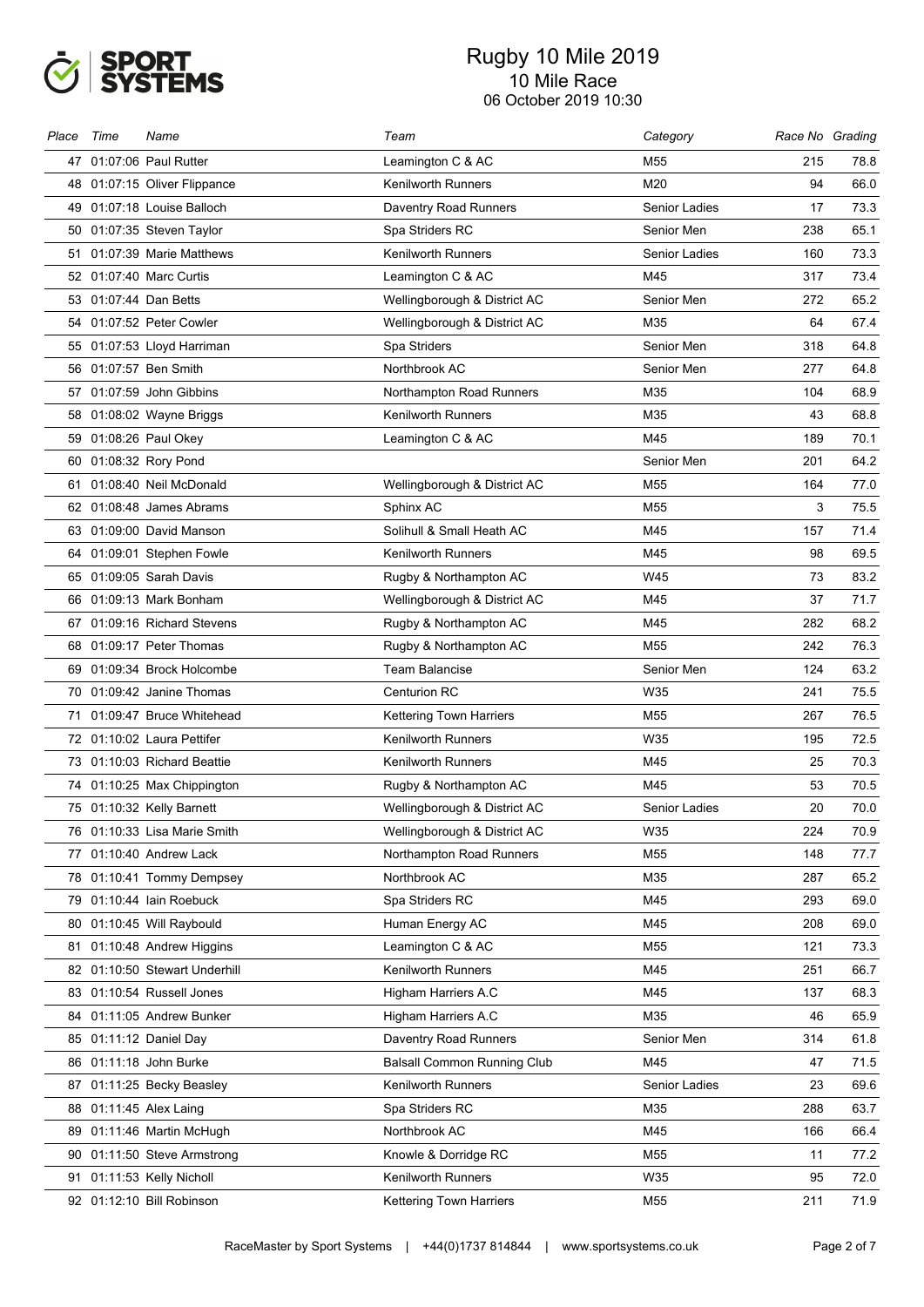

| Place | Time | Name                            | Team                            | Category        | Race No Grading |      |
|-------|------|---------------------------------|---------------------------------|-----------------|-----------------|------|
|       |      | 93 01:12:14 Andrew Stone        | Spa Striders RC                 | M45             | 229             | 69.4 |
|       |      | 94 01:12:27 Ben Norman          | Higham Harriers A.C             | M35             | 185             | 64.1 |
|       |      | 95 01:12:31 Peter Ward          | <b>Team Balancise</b>           | M35             | 254             | 64.6 |
|       |      | 96 01:12:33 Tony Forde          | Northbrook AC                   | M45             | 96              | 67.3 |
|       |      | 97 01:12:34 David Warlow        | <b>Hook Norton Harriers</b>     | M45             | 255             | 67.9 |
|       |      | 98 01:12:35 Fiona Ferguson      | Spa Striders RC                 | Senior Ladies   | 90              | 68.1 |
|       |      | 99 01:12:37 Simon Clarke        | <b>Coventry Godiva Harriers</b> | M45             | 55              | 65.0 |
|       |      | 100 01:12:46 Steve Choster      | <b>Kettering Town Harriers</b>  | M45             | 303             | 70.1 |
|       |      | 101 01:12:53 Peter Barzetovic   | <b>Nuneaton Harriers AC</b>     | M55             | 270             | 72.5 |
|       |      | 102 01:12:55 Richard Popiel     | Silson Joggers AC               | M <sub>55</sub> | 203             | 72.5 |
|       |      | 103 01:13:01 Richard Cookson    | <b>Kenilworth Runners</b>       | M45             | 59              | 69.8 |
|       |      | 104 01:13:22 Michelle Hutton    | Spa Striders RC                 | W35             | 131             | 71.7 |
|       |      | 105 01:13:23 Barry Hibberd      | <b>Huncote Harriers</b>         | M55             | 283             | 75.5 |
|       |      | 106 01:13:28 Edd Banks          | Spa Striders RC                 | Senior Men      | 18              | 60.0 |
|       |      | 107 01:13:29 Alan McDougall     | Massey Ferguson RC              | M45             | 165             | 65.3 |
|       |      | 108 01:13:34 Katy Young         |                                 | Senior Ladies   | 264             | 67.4 |
|       |      | 109 01:13:39 Oliver Towell      | Wellingborough & District AC    | M35             | 248             | 60.3 |
|       |      | 110 01:13:52 Peter Fellows      | Northbrook AC                   | M <sub>55</sub> | 291             | 75.0 |
|       |      | 111 01:14:07 Peter Paprcka      | Massey Ferguson RC              | M35             | 192             | 61.7 |
|       |      | 112 01:14:07 Chris Allison      | <b>Centurion RC</b>             | M45             | 8               | 65.9 |
|       |      | 113 01:14:09 Samantha Fowle     | <b>Kenilworth Runners</b>       | W35             | 97              | 71.0 |
|       |      | 114 01:14:18 David Pettifer     | Kenilworth Runners              | M65             | 194             | 80.0 |
|       |      | 115 01:14:29 Andrew Pope        | Spa Striders RC                 | M45             | 323             | 68.5 |
|       |      | 116 01:14:30 Luke Bennett       | Spa Striders RC                 | Senior Men      | 28              | 59.1 |
|       |      | 117 01:14:32 Andy McIntosh      | Sphinx AC                       | M45             | 299             | 65.5 |
|       |      | 118 01:14:36 Simon Rowe         | <b>Kettering Town Harriers</b>  | M55             | 214             | 70.2 |
|       |      | 119 01:14:37 Maurice O'Connell  | <b>Redway Runners</b>           | M65             | 188             | 77.3 |
|       |      | 120 01:14:53 Jerome Rousseau    |                                 | M35             | 322             | 62.0 |
|       |      | 121 01:14:58 Mark Baker         | Northbrook AC                   | M45             | 294             | 68.0 |
|       |      | 122 01:15:05 Matthew Tilt       | Rugby & Northampton AC          | M45             | 244             | 65.0 |
|       |      | 123 01:15:14 Kerry Munn         | <b>Kettering Town Harriers</b>  | W <sub>55</sub> | 181             | 82.5 |
|       |      | 124 01:15:34 Mark Moriarty      | Wellingborough & District AC    | M45             | 177             | 65.7 |
|       |      | 125 01:16:01 Spencer Davies     | Northbrook AC                   | M45             | 72              | 63.1 |
|       |      | 126 01:16:01 Jamie Gould        | Northbrook AC                   | Senior Men      | 109             | 57.9 |
| 127   |      | 01:16:08 Zoe Moore              | Massey Ferguson RC              | W45             | 176             | 69.8 |
|       |      | 128 01:16:09 Joseph McCullagh   | Spa Striders RC                 | M35             | 163             | 58.2 |
|       |      | 129 01:16:14 Peter Sugden       | Stratford-upon-Avon AC          | M45             | 233             | 64.6 |
|       |      | 130 01:16:16 Jane Kidd          | <b>Kenilworth Runners</b>       | W55             | 15              | 84.7 |
| 131   |      | 01:16:35 Rachael Siggers        | Rugby & Northampton AC          | W35             | 325             | 68.1 |
|       |      | 132 01:16:53 Luke Aaron Watkins | Stratford-upon-Avon AC          | Senior Men      | 256             | 57.2 |
|       |      | 133 01:16:56 Paul Caruana       | Leamington C & AC               | M45             | 50              | 64.6 |
|       |      | 134 01:17:04 Katy Sparrow       | <b>Team Balancise</b>           | Senior Ladies   | 225             | 64.0 |
|       |      | 135 01:17:15 Jane Phillips      | Kenilworth Runners              | W35             | 196             | 66.5 |
|       |      | 136 01:17:18 Sally Eason        | Northbrook AC                   | W <sub>55</sub> | 82              | 78.2 |
|       |      | 137 01:17:23 Claire Bannister   |                                 | W35             | 19              | 67.4 |
|       |      | 138 01:17:25 Kairit Fitzgerald  | <b>Wootton Road Runners</b>     | W35             | 92              | 64.6 |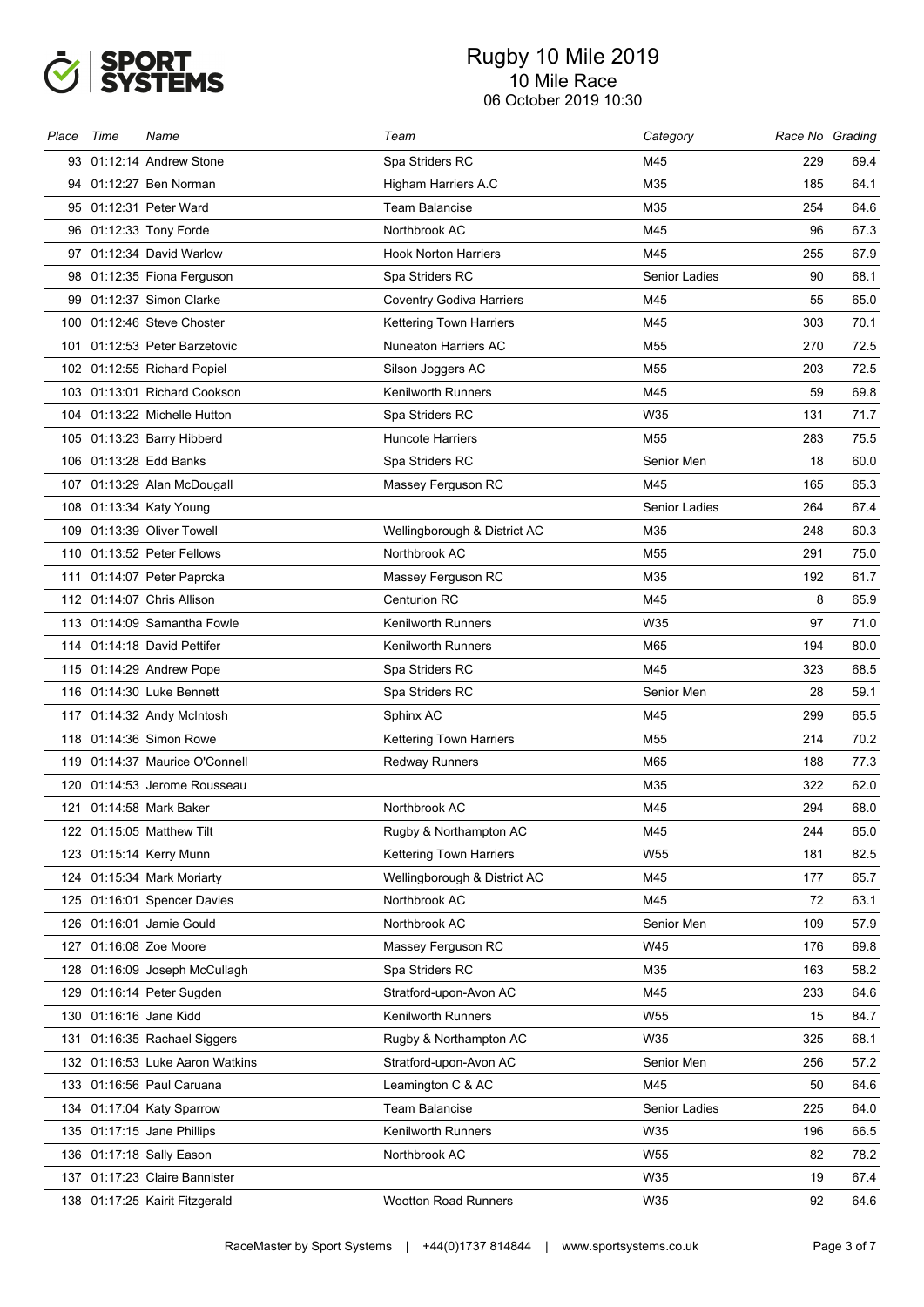

| Place | Time                 | Name                            | Team                               | Category        | Race No Grading |      |
|-------|----------------------|---------------------------------|------------------------------------|-----------------|-----------------|------|
|       |                      | 139 01:17:29 Gary Welsh         | Knowle & Dorridge RC               | M35             | 259             | 58.2 |
|       |                      | 140 01:17:35 Wayne Broadbent    | Sphinx AC                          | M35             | 44              | 58.5 |
|       |                      | 141 01:17:40 Angela Copson      | Rugby & Northampton AC             | W65             | 62              | 98.0 |
|       |                      | 142 01:17:50 Kyle Beddoe        | Northbrook AC                      | M35             | 26              | 57.6 |
|       |                      | 143 01:17:54 Tony Bowe          | Northbrook AC                      | M <sub>55</sub> | 38              | 66.6 |
|       |                      | 144 01:18:00 Susan Cox          | Spa Striders RC                    | W45             | 66              | 75.6 |
|       |                      | 145 01:18:00 Robert Egan        | Spa Striders RC                    | M35             | 87              | 60.0 |
|       |                      | 146 01:18:00 Rhys Mainwaring    | <b>Balsall Common Running Club</b> | M45             | 156             | 61.0 |
|       |                      | 147 01:18:01 James Hirst        |                                    | Senior Men      | 320             | 56.4 |
|       |                      | 148 01:18:04 Ed Wallace         | <b>Centurion RC</b>                | M35             | 312             | 56.7 |
|       |                      | 149 01:18:05 Bethan Gwynn       | Spa Striders RC                    | W35             | 112             | 65.0 |
|       |                      | 150 01:18:14 Eden Ratcliffe     | Massey Ferguson RC                 | Senior Ladies   | 207             | 63.1 |
|       |                      | 151 01:18:25 Martin Judge       | <b>Midland Masters AC</b>          | M65             | 139             | 72.8 |
|       | 152 01:18:27 Rob Cox |                                 | Northbrook AC                      | M <sub>55</sub> | 65              | 66.2 |
|       |                      | 153 01:18:32 Paul Smart         | Human Energy AC                    | M55             | 311             | 70.6 |
|       |                      | 154 01:18:36 Kate Bond          | Daventry Road Runners              | W55             | 35              | 77.9 |
|       |                      | 155 01:18:43 Shani Samarasekera | <b>Kenilworth Runners</b>          | W35             | 216             | 66.3 |
|       |                      | 156 01:18:48 Kevin Coughlan     | Northbrook AC                      | M55             | 63              | 66.5 |
|       |                      | 157 01:18:52 Helen Jones        | Rugby & Northampton AC             | W <sub>55</sub> | 135             | 76.7 |
|       |                      | 158 01:19:01 Ellie Davies       | Sphinx AC                          | W35             | 301             | 66.0 |
|       |                      | 159 01:19:05 Dave Lindsay       |                                    | M45             | 152             | 63.4 |
|       |                      | 160 01:19:06 Saffia Del Torre   | Leamington C & AC                  | W35             | 75              | 64.5 |
|       |                      | 161 01:19:08 Charlotte Mills    | Northbrook AC                      | Senior Ladies   | 170             | 62.4 |
|       |                      | 162 01:19:14 Matthew Letts      | Daventry Road Runners              | Senior Men      | 297             | 55.5 |
|       |                      | 163 01:19:19 Ben Cohen          | Spa Striders RC                    | M45             | 289             | 59.5 |
|       |                      | 164 01:19:37 Matt Leydon        | Spa Striders RC                    | M35             | 151             | 55.8 |
|       |                      | 165 01:19:41 Elaine Fairbrother | <b>Kettering Town Harriers</b>     | W45             | 302             | 66.6 |
|       |                      | 166 01:20:11 Simon Abbott       | Sphinx AC                          | M35             | $\overline{2}$  | 55.9 |
|       |                      | 167 01:20:11 Ruth Tennant       | Spa Striders RC                    | W45             | 239             | 67.6 |
|       |                      | 168 01:20:13 Jane Hunt          | Knowle & Dorridge RC               | W55             | 321             | 78.4 |
|       |                      | 169 01:20:14 James Balloch      |                                    | M55             | 16              | 67.1 |
|       |                      | 170 01:20:23 Paul Cooper        | <b>Centurion RC</b>                | M45             | 61              | 59.7 |
|       |                      | 171 01:20:33 Richard Barrs      |                                    | M35             | 266             | 55.4 |
|       |                      | 172 01:20:40 Alex Montgomery    | Leamington C & AC                  | M55             | 175             | 68.7 |
|       |                      | 173 01:20:46 Ellie Shepherd     |                                    | W20             | 221             | 61.1 |
|       |                      | 174 01:20:50 Ashley Allen       |                                    | M45             | 269             | 58.4 |
|       |                      | 175 01:21:00 Susie Stannard     | Spa Striders RC                    | W35             | 316             | 63.5 |
|       |                      | 176 01:21:14 David Mills        | Northbrook AC                      | M45             | 171             | 59.1 |
|       |                      | 177 01:21:23 Zoe Shepherd       | Rugby & Northampton AC             | W35             | 222             | 62.4 |
|       |                      | 178 01:21:26 Dave Halford       | Northbrook AC                      | M55             | 310             | 66.8 |
|       |                      | 179 01:21:28 Darron Handley     | Northbrook AC                      | M45             | 114             | 62.1 |
|       |                      | 180 01:21:42 Scott Wilson       |                                    | M35             | 268             | 55.5 |
|       |                      | 181 01:21:43 Andrew Hudson      | <b>Kenilworth Runners</b>          | M35             | 129             | 56.4 |
|       |                      | 182 01:21:57 Ryan Vincent-James | Higham Harriers A.C                | M35             | 252             | 54.0 |
|       |                      | 183 01:22:10 Robert Halford     |                                    | M55             | 309             | 63.7 |
|       |                      | 184 01:22:34 Mark Jeffrey       | <b>Coventry RWC</b>                | M45             | 133             | 58.6 |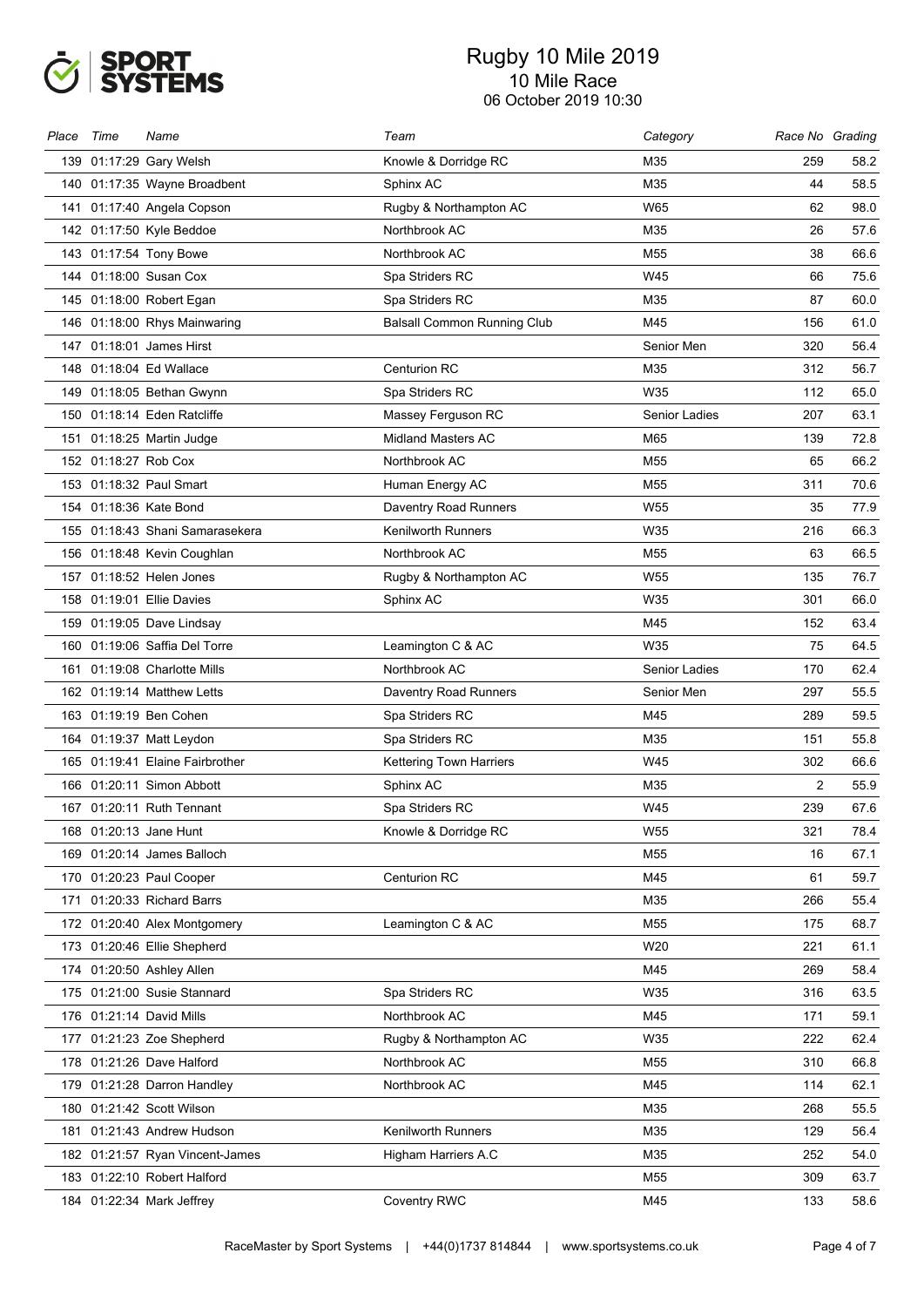

| Place | Time                   | Name                              | Team                               | Category             | Race No Grading |      |
|-------|------------------------|-----------------------------------|------------------------------------|----------------------|-----------------|------|
|       |                        | 185 01:22:42 Katherine Plunkett   | Northbrook AC                      | Senior Ladies        | 199             | 59.9 |
|       | 186 01:23:00 Alan Hall |                                   | Northampton Road Runners           | M55                  | 113             | 66.8 |
|       |                        | 187 01:23:04 Lisa Abbott          | Sphinx AC                          | W35                  | $\mathbf{1}$    | 60.2 |
|       |                        | 188 01:23:07 Lucy Hartwright      | Spa Striders RC                    | W35                  | 120             | 62.8 |
|       |                        | 189 01:23:15 Louise Myers         | Northbrook AC                      | Senior Ladies        | 183             | 59.7 |
|       |                        | 190 01:23:30 Laura Duggins        | Sphinx AC                          | W35                  | 80              | 60.5 |
|       |                        | 191 01:23:32 Kate Marsh           | Knowle & Dorridge RC               | <b>Senior Ladies</b> | 158             | 59.1 |
|       |                        | 192 01:24:02 Sue Torrance         | Silson Joggers AC                  | W <sub>55</sub>      | 247             | 71.9 |
|       |                        | 193 01:24:09 Peter Schofield      | Spa Striders RC                    | M <sub>55</sub>      | 219             | 64.0 |
|       |                        | 194 01:24:14 Amy Galvin-Elliott   | Human Energy AC                    | Senior Ladies        | 103             | 58.6 |
|       |                        | 195 01:24:34 Lisa Bragg           | Northbrook AC                      | W45                  | 40              | 66.4 |
|       |                        | 196 01:24:35 Charlene Bennett     | Desborough & Rothwell Running Club | Senior Ladies        | 280             | 58.5 |
|       |                        | 197 01:24:37 John Eales           | Northampton Road Runners           | M45                  | 279             | 59.7 |
|       |                        | 198 01:25:31 Paul Harris          | Spa Striders RC                    | M <sub>55</sub>      | 118             | 61.3 |
|       |                        | 199 01:25:31 David Bailey         | <b>Team Balancise</b>              | M45                  | 13              | 56.1 |
|       |                        | 200 01:25:33 Emma Handley         | Sphinx AC                          | W20                  | 115             | 57.7 |
|       |                        | 201 01:25:35 Emma Donnelly        | Sparkhill Harriers                 | W35                  | 77              | 58.7 |
|       |                        | 202 01:25:42 Samantha Brockway    | <b>Kettering Town Harriers</b>     | W45                  | 300             | 64.7 |
|       |                        | 203 01:25:44 Stuart Clarke        | Daventry Road Runners              | Senior Men           | 298             | 51.3 |
|       |                        | 204 01:25:53 Tom Kirkbride        |                                    | M45                  | 146             | 56.4 |
|       |                        | 205 01:26:06 Megan Miller         | Northbrook AC                      | W35                  | 169             | 58.3 |
|       |                        | 206 01:26:07 Kay Adenipekun       | Knowle & Dorridge RC               | M35                  | 5               | 53.1 |
|       |                        | 207 01:26:09 Leisha Smith         | Northbrook AC                      | Senior Ladies        | 276             | 57.3 |
|       |                        | 208 01:26:37 Kerrie Flippance     | <b>Kenilworth Runners</b>          | W35                  | 93              | 60.7 |
|       |                        | 209 01:26:42 Jackie Bulman        | <b>Kenilworth Runners</b>          | W45                  | 45              | 67.2 |
|       |                        | 210 01:26:43 Richard Pearce       | Massey Ferguson RC                 | M65                  | 193             | 66.5 |
|       |                        | 211 01:27:00 Jason Baxter         |                                    | Senior Men           | 21              | 50.7 |
|       |                        | 212 01:27:01 Kate Williams        | Rugby & Northampton AC             | W <sub>55</sub>      | 261             | 72.3 |
|       |                        | 213 01:27:02 Chris Eccles         | Wellingborough & District AC       | M35                  | 83              | 53.4 |
|       |                        | 214 01:27:36 Eleanor Townsend     | Northbrook AC                      | Senior Ladies        | 249             | 56.3 |
|       |                        | 215 01:27:44 James Houghton       | <b>Centurion RC</b>                | M55                  | 128             | 61.4 |
|       |                        | 216 01:27:47 Elisse Breugalmans   | <b>Kenilworth Runners</b>          | Senior Ladies        | 100             | 56.2 |
|       |                        | 217 01:27:53 Sue Marshall         | <b>Kenilworth Runners</b>          | W55                  | 159             | 70.6 |
|       |                        | 218 01:27:56 David Giles          | Northbrook AC                      | Senior Men           | 105             | 50.1 |
|       |                        | 219 01:28:01 Demetrio Orefice     | <b>Team Balancise</b>              | M45                  | 190             | 56.9 |
|       |                        | 220 01:28:11 Nicole Malatesta     | <b>Kenilworth Runners</b>          | Senior Ladies        | 319             | 56.0 |
|       |                        | 221 01:28:17 Debbie Streets       | Kenilworth Runners                 | W45                  | 230             | 60.8 |
|       |                        | 222 01:28:18 James Civil          | Spa Striders RC                    | M35                  | 54              | 53.0 |
|       |                        | 223 01:28:36 Mark Reeve           |                                    | M45                  | 210             | 53.3 |
|       |                        | 224 01:28:46 James Robbins        | Spa Striders RC                    | Senior Men           | 305             | 49.8 |
|       |                        | 225 01:28:52 Tom Sullivan         | Lonely Goats RC                    | M65                  | 234             | 66.9 |
|       |                        | 226 01:29:00 Polly Dudley-Clayden | <b>Kenilworth Runners</b>          | W35                  | 79              | 56.2 |
|       |                        | 227 01:29:18 Sarah Scott          | Brackley & District RC             | W35                  | 306             | 58.9 |
|       |                        | 228 01:29:31 Sandra Stokes        | Spa Striders RC                    | W55                  | 228             | 70.2 |
|       |                        | 229 01:29:41 Paul Curtis          | Massey Ferguson RC                 | M35                  | 68              | 51.4 |
|       |                        | 230 01:29:42 Mairi Walker         | Spa Striders RC                    | Senior Ladies        | 253             | 55.0 |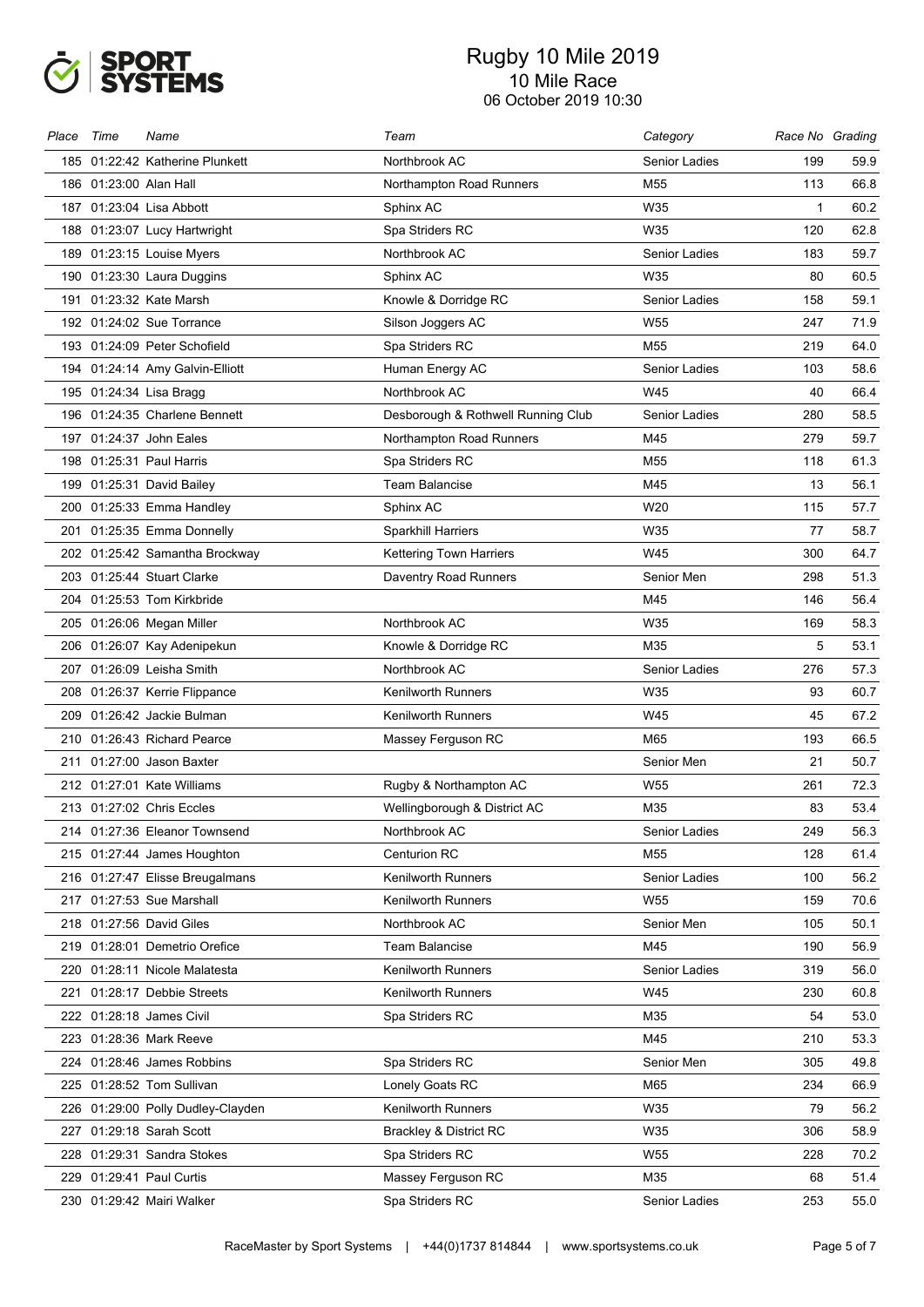

| Place | Time | Name                               | Team                               | Category        | Race No Grading |      |
|-------|------|------------------------------------|------------------------------------|-----------------|-----------------|------|
|       |      | 231 01:29:43 Tony Hale             | Wellingborough & District AC       | M65             | 296             | 64.9 |
|       |      | 232 01:29:54 Julian Landeau        | <b>Centurion RC</b>                | M35             | 149             | 50.1 |
|       |      | 233 01:29:59 Victoria O'Brien      | Sphinx AC                          | W35             | 187             | 57.1 |
|       |      | 234 01:30:09 Richard Pye           | Human Energy AC                    | M45             | 205             | 53.7 |
|       |      | 235 01:30:15 Caroline O'Brien      | Sphinx AC                          | W45             | 186             | 65.3 |
|       |      | 236 01:30:23 Lizzie Watts          | Massey Ferguson RC                 | Senior Ladies   | 257             | 54.6 |
|       |      | 237 01:30:31 Graham Edwards        | Knowle & Dorridge RC               | M45             | 85              | 56.3 |
|       |      | 238 01:31:07 Philip Middleton      | <b>Team Balancise</b>              | M45             | 168             | 54.5 |
|       |      | 239 01:31:18 Jessica Wynn-Werninck | Wellingborough & District AC       | W35             | 284             | 54.6 |
|       |      | 240 01:31:28 Mitch Timms           | Sphinx AC                          | M <sub>55</sub> | 246             | 59.4 |
|       |      | 241 01:31:28 Jackie Timms          | Sphinx AC                          | W45             | 245             | 62.9 |
|       |      | 242 01:31:41 Sam Lowe              | Massey Ferguson RC                 | M20             | 154             | 48.0 |
|       |      | 243 01:31:51 Emma Robinson         | Massey Ferguson RC                 | W35             | 212             | 56.4 |
|       |      | 244 01:32:14 Tim Hansson           | Human Energy AC                    | M45             | 116             | 53.4 |
|       |      | 245 01:32:21 Deborah Tremayne      | Daventry Road Runners              | W <sub>55</sub> | 278             | 68.1 |
|       |      | 246 01:32:27 David Maundrell       | Stratford-upon-Avon AC             | M45             | 161             | 51.1 |
|       |      | 247 01:32:43 Richard Gould         | Northbrook AC                      | M35             | 110             | 47.8 |
|       |      | 248 01:32:53 Valerie Anslow        | Wellingborough & District AC       | W <sub>55</sub> | 10              | 71.5 |
|       |      | 249 01:33:39 Susan Elden           | Vegan Runners                      | W45             | 88              | 56.7 |
|       |      | 250 01:33:53 Alison Fergusson      | <b>Centurion RC</b>                | W45             | 91              | 61.2 |
|       |      | 251 01:34:03 Alice Burke           | Rugby & Northampton AC             | Senior Ladies   | 324             | 52.5 |
|       |      | 252 01:34:21 Natalie Horlor        | <b>Balsall Common Running Club</b> | W35             | 125             | 53.2 |
|       |      | 253 01:34:26 Jon Dilworth          | Northampton Road Runners           | M65             | 76              | 59.8 |
|       |      | 254 01:35:15 Nadine Gray           | Daventry Road Runners              | W35             | 313             | 54.4 |
|       |      | 255 01:35:17 Huw Davies            | Goodgym Race Team                  | M35             | 71              | 47.6 |
|       |      | 256 01:35:31 Rachel Dioni          | Reading Roadrunners                | W35             | 275             | 53.1 |
|       |      | 257   01:35:31  Katie Aston        | Massey Ferguson RC                 | Senior Ladies   | 12              | 52.0 |
|       |      | 258 01:35:33 Clare Taylor          | Sphinx AC                          | W45             | 237             | 56.7 |
|       |      | 259 01:35:35 Amy Butler            | Spa Striders RC                    | W35             | 48              | 54.6 |
|       |      | 260 01:35:51 Gary Mycock           | Team Balancise                     | M55             | 182             | 56.7 |
| 261.  |      | 01:35:54 Thomas Dable              | <b>Kenilworth Runners</b>          | M65             | 70              | 62.7 |
|       |      | 262 01:35:54 Lorraine Sassano      | <b>Team Balancise</b>              | W45             | 217             | 59.2 |
|       |      | 263 01:36:31 Samantha Horsfall     | <b>Centurion RC</b>                | W35             | 126             | 51.6 |
|       |      | 264 01:36:45 Mary Bench            | Sphinx AC                          | W55             | 292             | 63.3 |
|       |      | 265 01:37:12 Melanie Beasley       | Kenilworth Runners                 | W45             | 315             | 59.9 |
|       |      | 266 01:37:26 Pia Singh             | Northbrook AC                      | W35             | 223             | 51.8 |
|       |      | 267 01:38:55 John Bennett          | Massey Ferguson RC                 | M45             | 295             | 50.2 |
|       |      | 268 01:38:57 Sarbjit Sumal         | Northbrook AC                      | W35             | 235             | 51.0 |
|       |      | 269 01:39:34 Briony Thomas         | Centurion RC                       | W35             | 240             | 50.3 |
|       |      | 270 01:39:41 Helen Baker           | <b>Kenilworth Runners</b>          | W45             | 14              | 58.4 |
|       |      | 271 01:39:43 Anthony Young         | <b>Kenilworth Runners</b>          | M35             | 263             | 44.6 |
|       |      | 272 01:40:23 Caroline Edwards      | Knowle & Dorridge RC               | W45             | 84              | 57.3 |
|       |      | 273 01:41:17 Chloe Plester         | Brackley & District RC             | W35             | 198             | 51.1 |
|       |      | 274 01:41:30 David Goodwin         | Massey Ferguson RC                 | M35             | 108             | 45.8 |
|       |      | 275 01:43:33 Philippa Abrams       | Stratford-upon-Avon AC             | W45             | 4               | 51.8 |
|       |      | 276 01:44:07 Anne-Marie Goodwin    | Massey Ferguson RC                 | W35             | 107             | 48.5 |